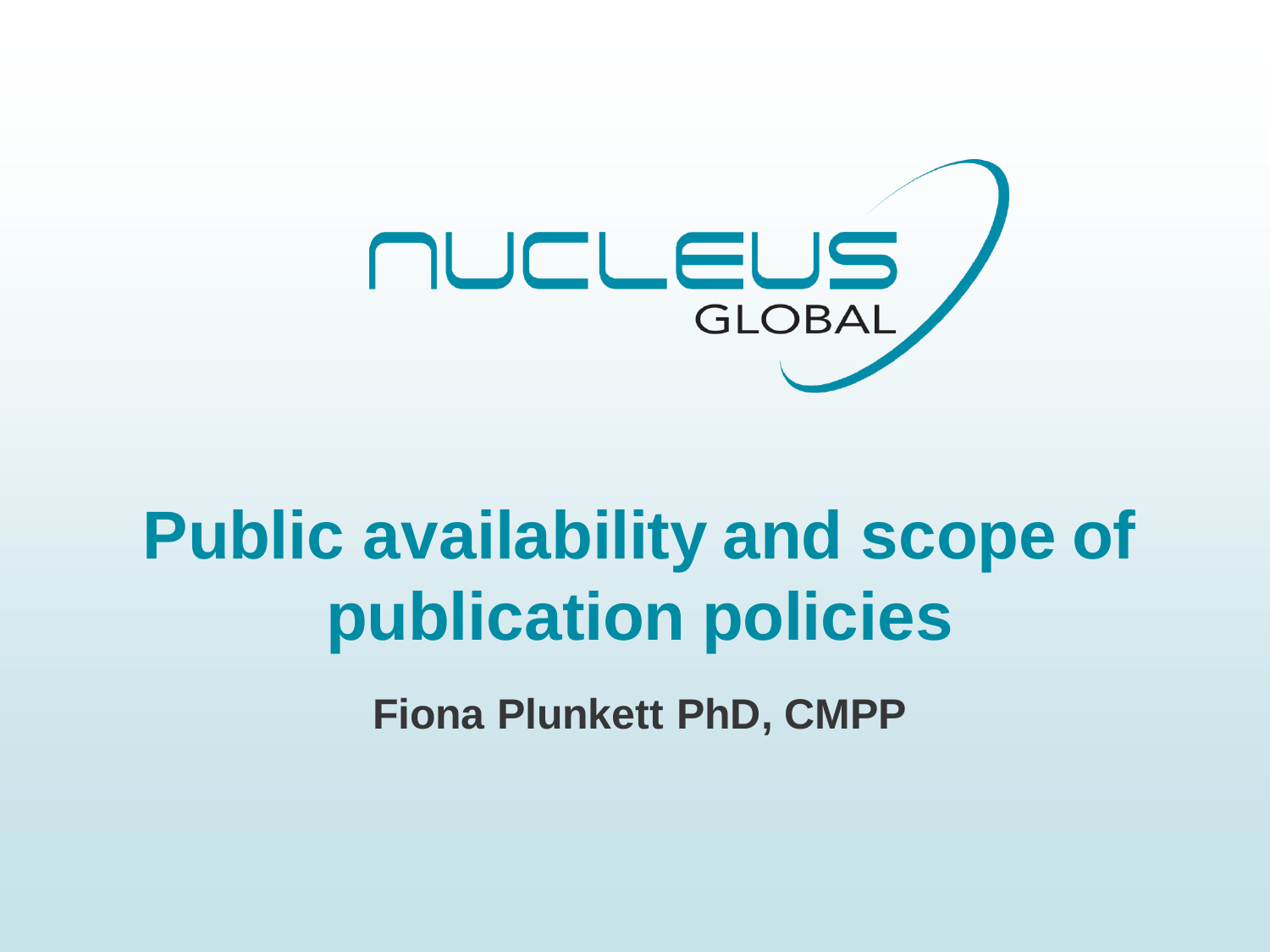#### **Communication of industry-sponsored research is coming under increasing scrutiny**

- **Codes of conduct, such as Good Publication Practice,<sup>1</sup> provide clear guidance on expected standards in medical publications**
- **Individual companies releasing their medical publication policies into the public domain is believed to enhance ethical best practice**
	- 2009: four of 20 pharmaceutical companies had publicly available policies<sup>2</sup>
	- 2014: in a survey of ISMPP members, 38% of industry and 35% of medical communications agency employees were aware of their company having made their publication policy externally available<sup>3</sup>



1. Bartlett S, *et al*. ISMPP 5th Annual Meeting. Philadelphia, USA, 20–22 April 2009; Poster; 2. Wager E, *et al*. BMJ Open 2014; 4: e004780; 3. Graf C, *et al*. BMJ 2009; 339: b4330.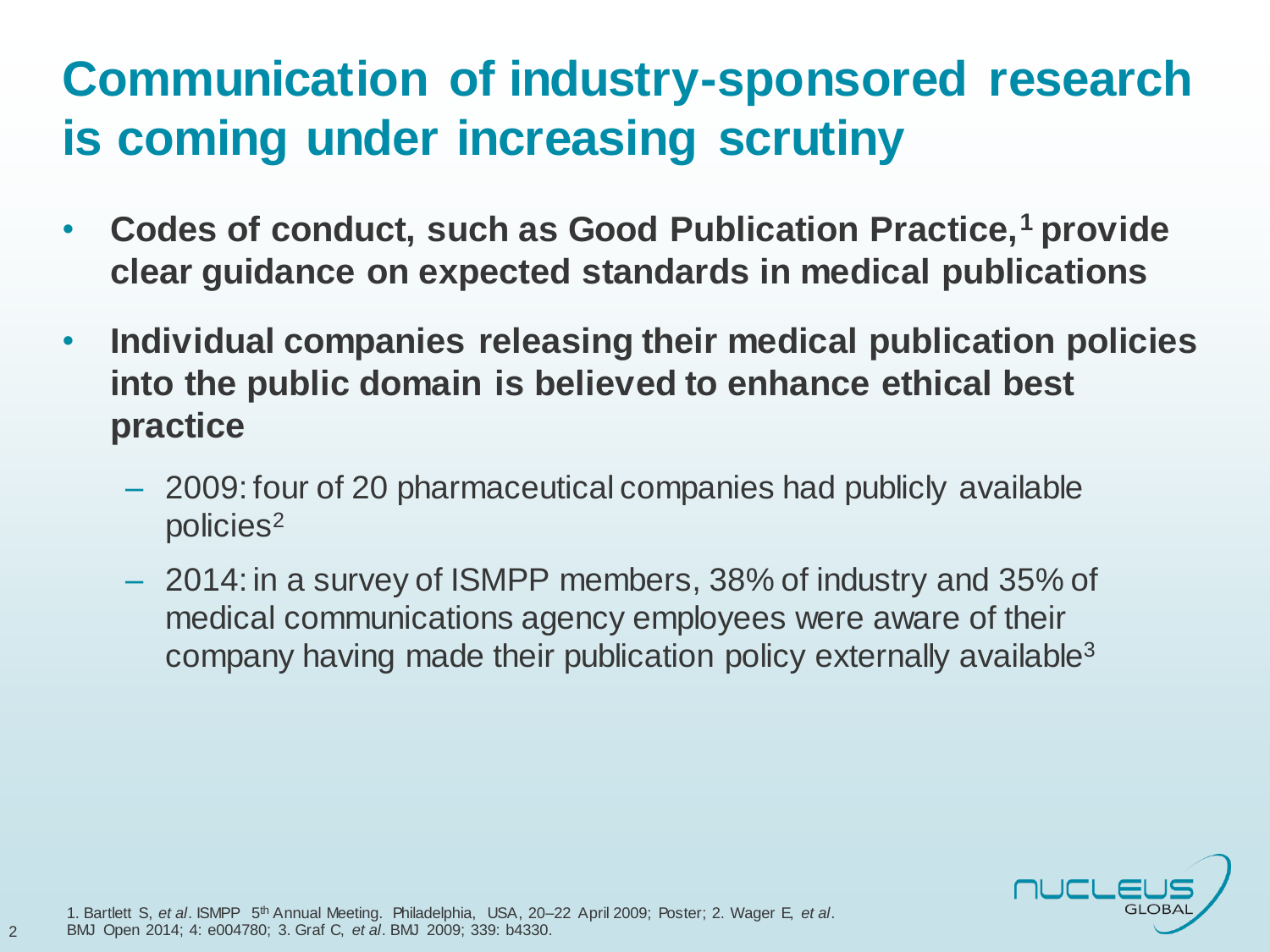# **Objectives and methodology**

- **Validate the findings of the ISMPP survey by retrieving publicly available publication policies and assessing their scope**
- **Web-based search performed with pre-specified terms to retrieve publication policies from 20 industry and 20 medical communication agency sources**
- **Policies examined against pre-defined audit question (Table 1)**



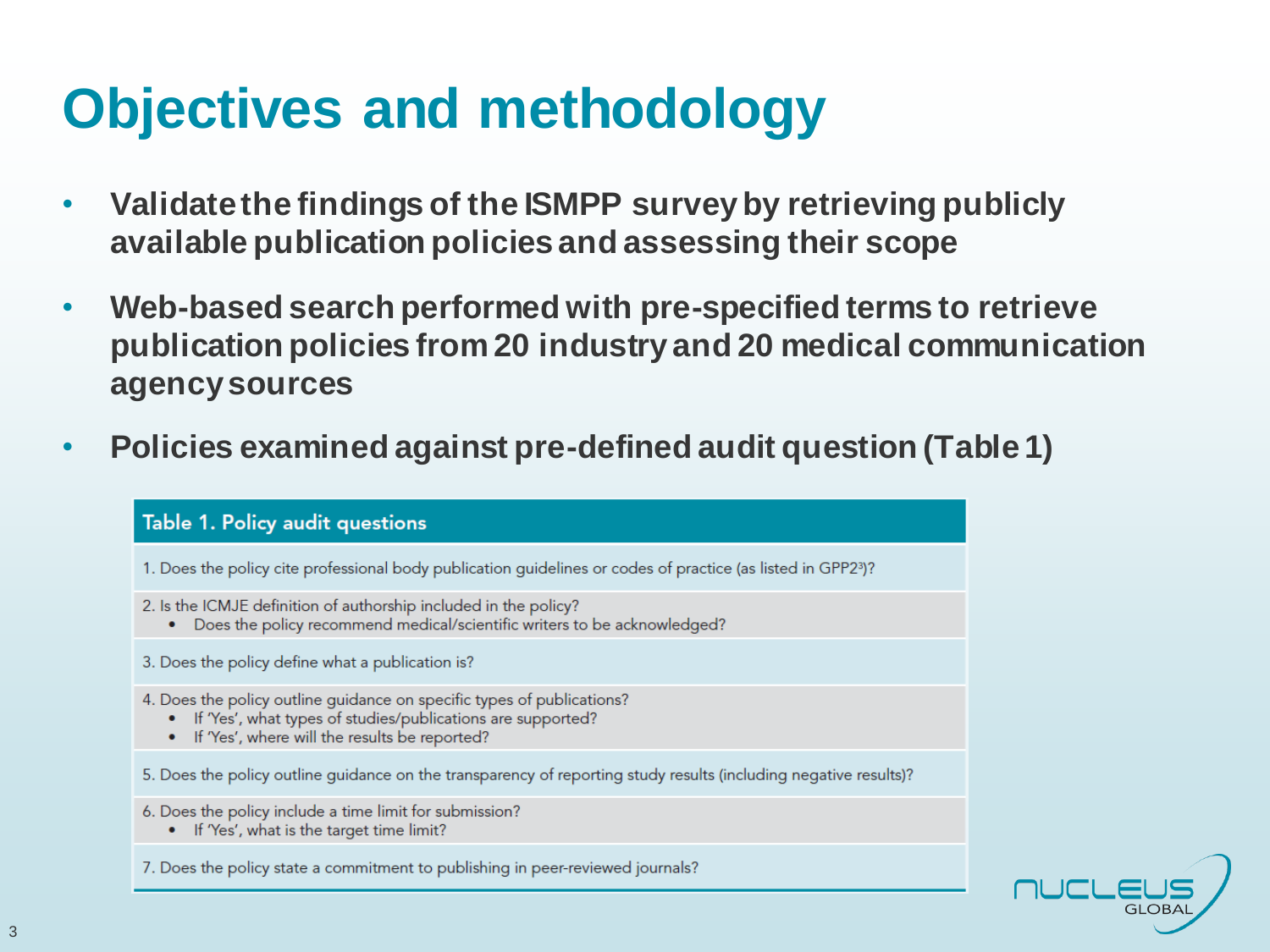# **Companies with publicly available publication policies**

- **Publication policies accessible from 65% of Industry and 25% of Agency websites. Notable increase on 2009 figure (20% of top 20 pharma companies)<sup>1</sup>**
- **17 of 20 pharma companies included in both studies. Of these, 24% had public policies in 2009 vs. 71% in our study**

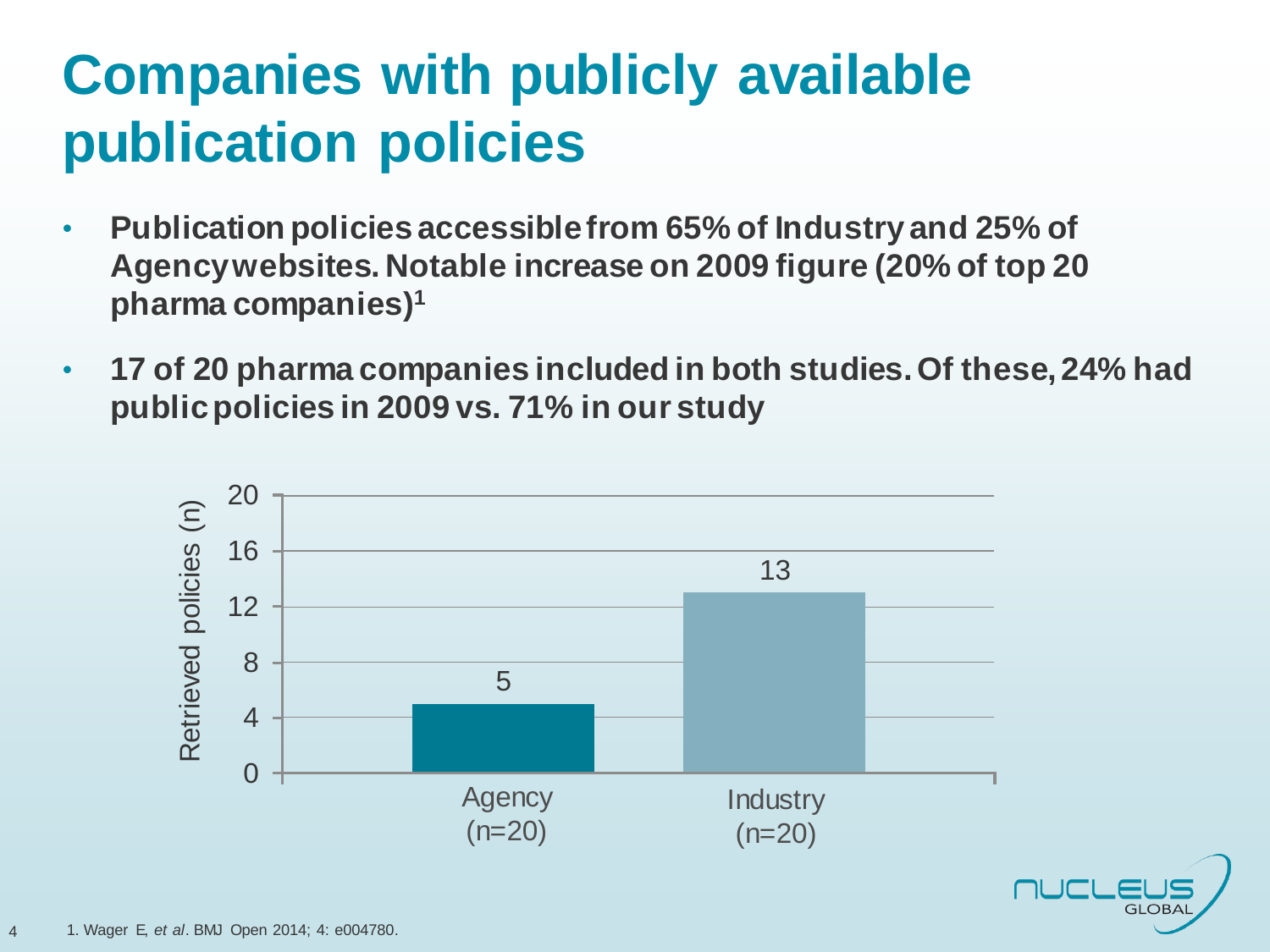#### **Citation of external medical publication professional bodies, publication guidelines or codes of practice\***

- **Of the 18 publication policies identified, 15 (83%) cited an external medical publication professional body, publication guideline or code of practice**
	- ICMJE recommendations were most widely cited in both Industry and Agency polices



**GLOBA** 

\* As listed in GPP23, see reference for details. AMWA = American Medical Writers Association; EQUATOR = Enhancing the QUAlity and Transparency Of health Research; GPP2 = Good Publication Practice 2; ICMJE = International Committee of Medical Journal Editors; IFPMA = International Federation of Pharmaceutical Manufacturers and Associations; ISMPP = International Society for Medical Publication Professionals; PhRMA = Pharmaceutical Research and Manufacturers of America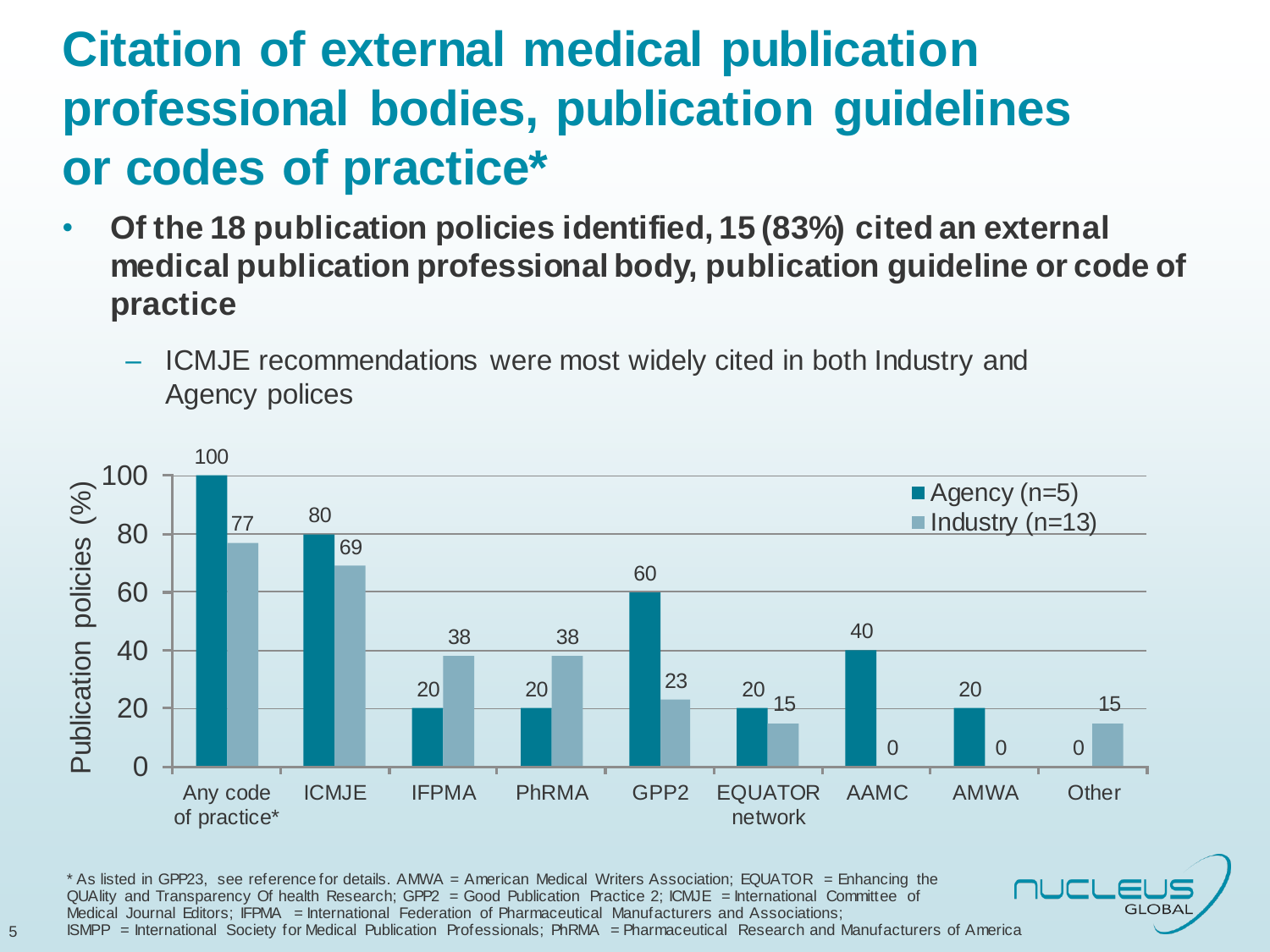### **Overall scope of publication policies retrieved**



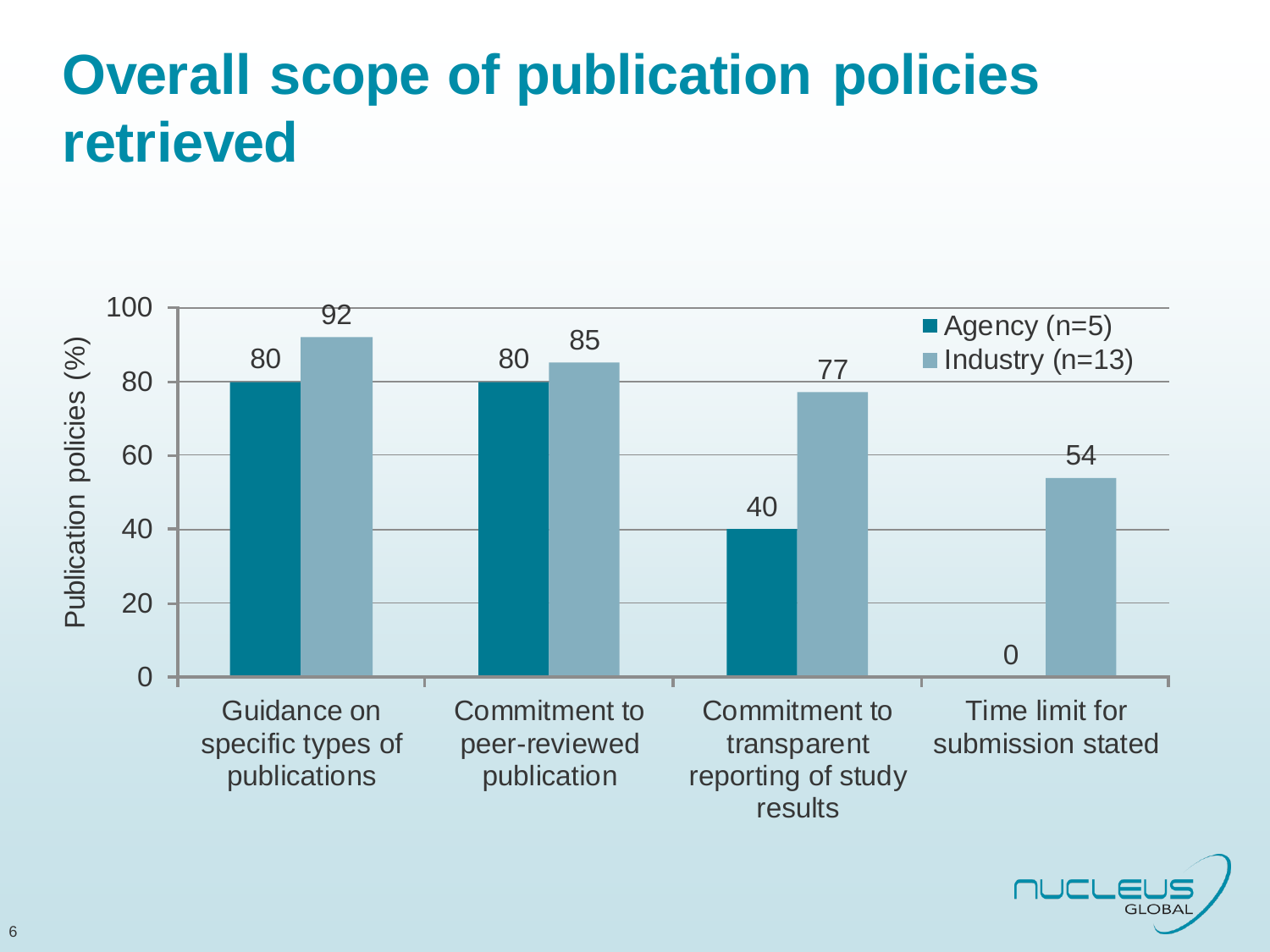# **Study types specified within the scope of industry policies identified**

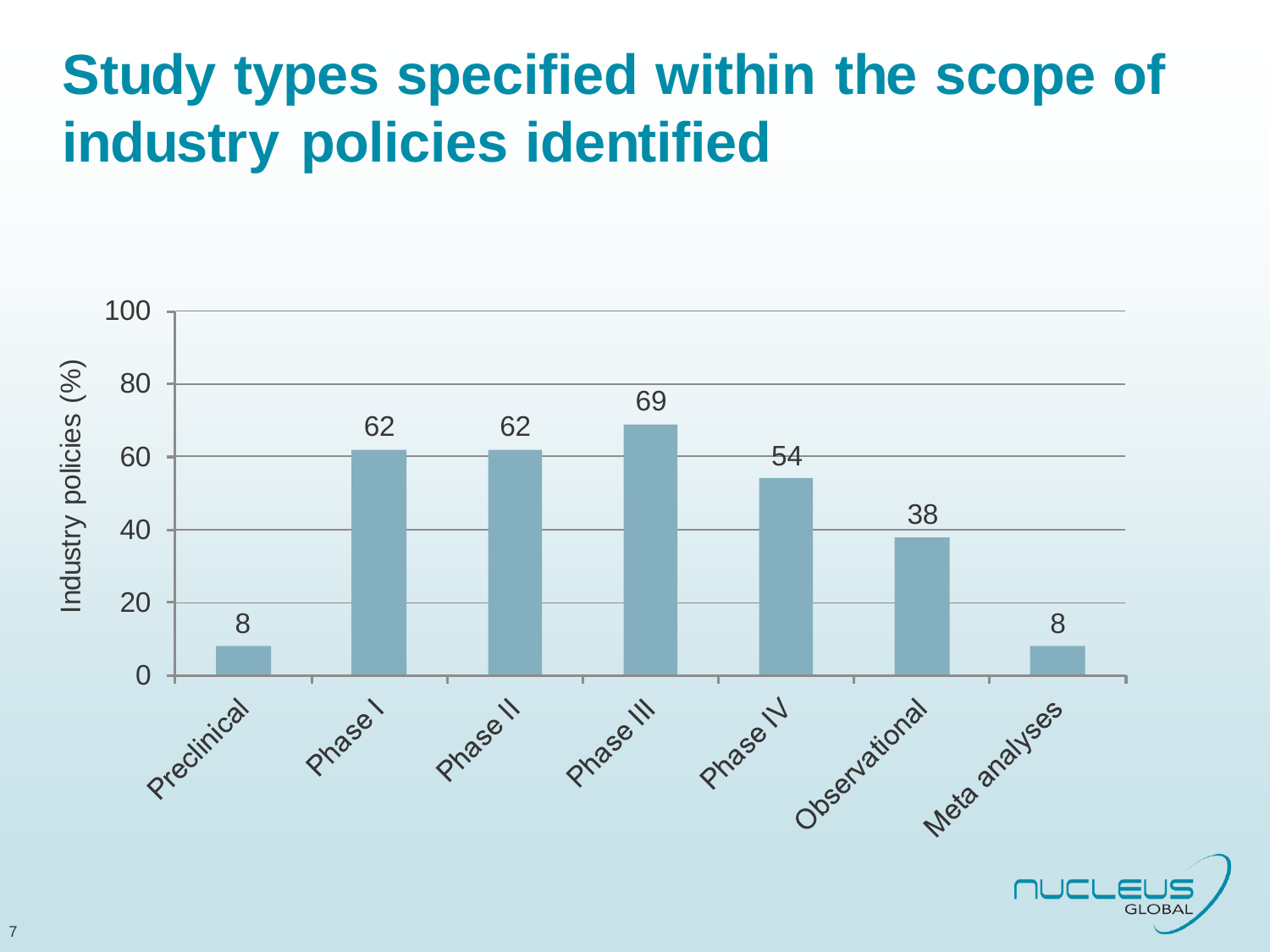# **Publication types specified to be peer-reviewed**



The majority of policies stated a commitment to peer-reviewed publication for congress activities and primary manuscripts